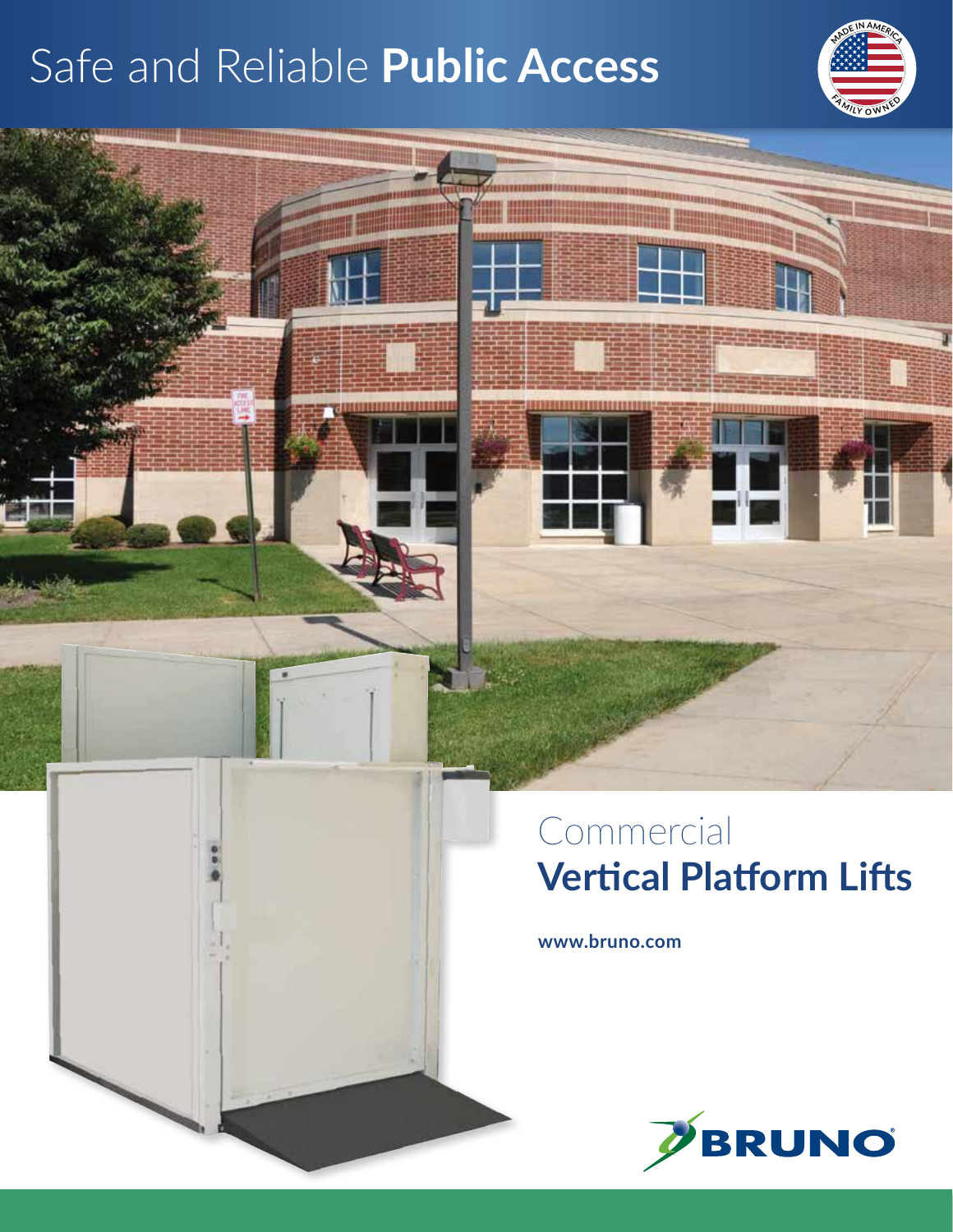### VPL-3300B **Series**



## Commercial Vertical **Platform Lifts**

### **VPL-3300B Series**

For 30 years, Bruno has provided accessibility solutions for people challenged by limited mobility. Safety and dependability are hallmarks of the Bruno name, and all Bruno vertical platform lifts (VPLs) are made in the USA and suitable for indoors or outdoors. Bruno's VPL-3300B series wheelchair lift includes four effective solutions for Americans with Disabilities Act (ADA) compliance in churches, schools or businesses:

- Enclosed
- 3-Gate (Toe guard)
- Unenclosed
- 
- Shaftway/Hoistway

All Bruno VPLs are designed in accordance with ASME A18.1, section 2 and can be used in most applications to meet ANSI A117.1 National Accessibility Guidelines.

**Learn more at www.bruno.com**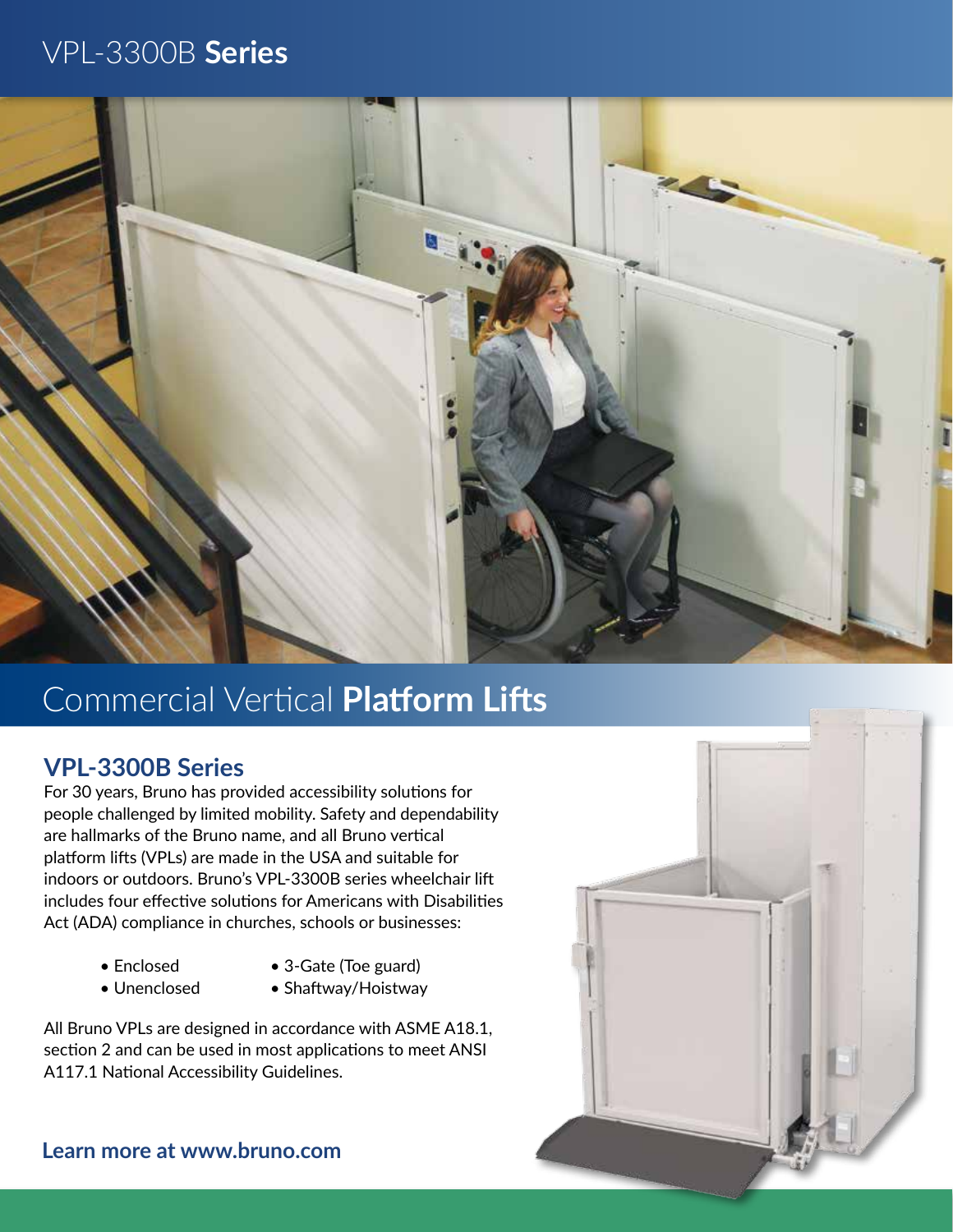#### **ENCLOSED** *(pictured right)*

Bruno's enclosed vertical platform lift is selfcontained, lightweight and easy to install no hoistway/shaftway construction needed. Aesthetically-pleasing with full size Plexiglass door and panel inserts, Bruno's enclosed vertical platform wheelchair lift combines an attractive design, dependable performance and ADA compliance. Access up to 14 ft.

#### **3-GATE (TOE GUARD)**

*(pictured top of previous page)*

The 3-gate (toe guard) lower enclosure system provides a full barrier at the lower landing with no access under the lift for maximum safety. Like all Bruno VPLs, the 3-gate is driven by a reliable, quiet ACME screw-driven DC motor with fulltime battery operation for access even during power outages. Access up to 53 in.

**UNENCLOSED** *(pictured bottom of previous page)* The unenclosed vertical platform lift is an affordable, space saving solution for ADA compliance that is often used for providing access to stages, porches or short distances. Check to ensure a standard unenclosed platform lift is allowable under local code. Access up to 60 in.

#### **SHAFTWAY/HOISTWAY** *(not pictured)*

Bruno's shaftway VPL is placed inside a shaftway (also known as a hoistway) built by others. The shaftway VPL includes a drive mast, passenger platform, doors and gates. Access up to 14 ft.

ASME A18.1 requires any VPL over 60 in to be enclosed.



*It's a great alternative to an elevator. It's less obtrusive and more affordable than a traditional elevator, so we can put the savings toward other areas of need. We also like that it's totally open so you can see the kids and make sure they are ok. "*

 -Tara Villaobos Distric Administrator